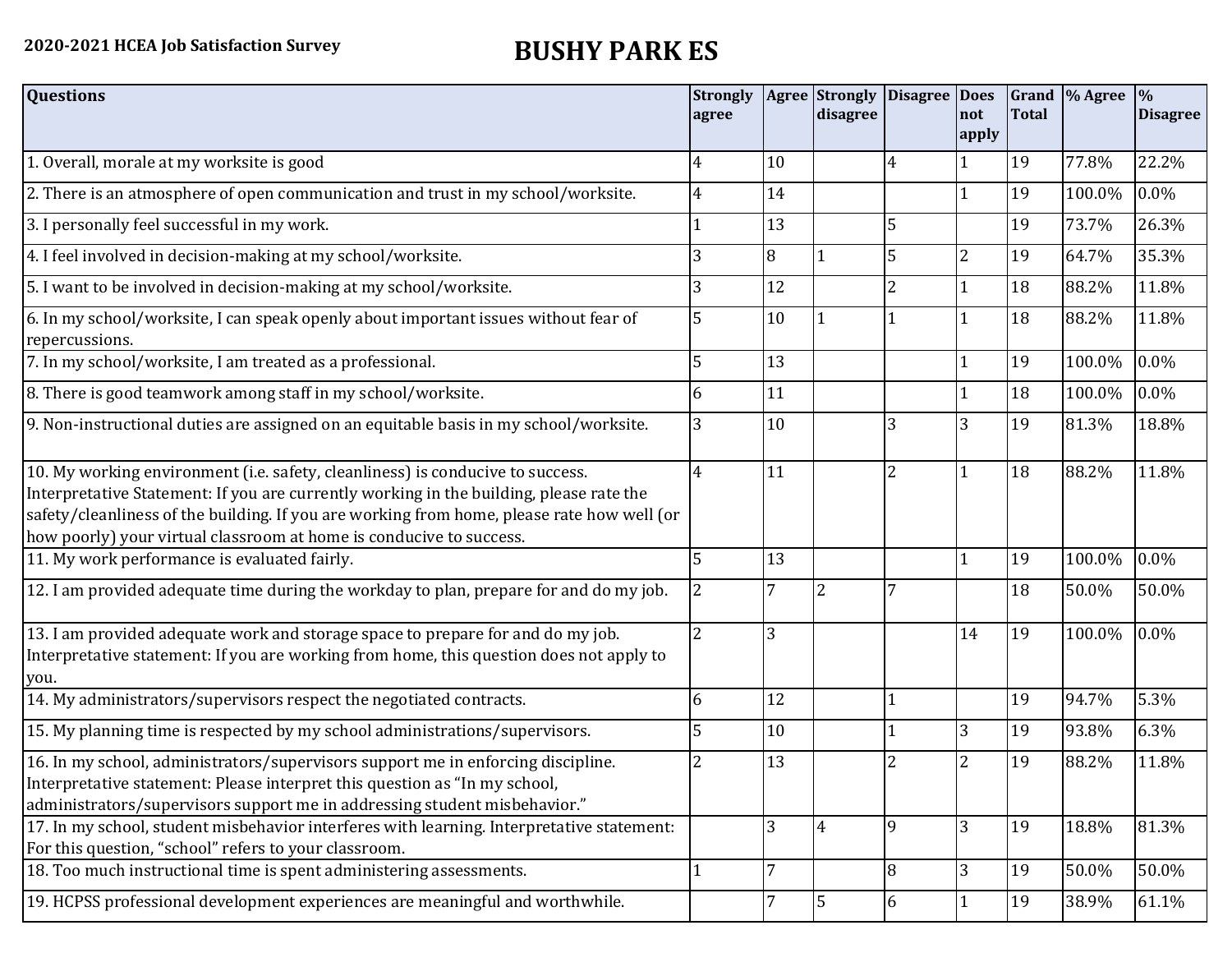| 20. Increased workload has contributed to a decline in my morale.                                                                                          | 5              | 12             |                |                |                | 19 | 94.4%  | 5.6%    |
|------------------------------------------------------------------------------------------------------------------------------------------------------------|----------------|----------------|----------------|----------------|----------------|----|--------|---------|
| 21. I am paid fairly.                                                                                                                                      |                | 8              | $\overline{2}$ | 8              |                | 19 | 47.4%  | 52.6%   |
| 22. I have confidence in the leadership exhibited by the HCPSS Superintendent.                                                                             | 3              | 8              | 3              | 5              |                | 19 | 57.9%  | 42.1%   |
| 23. I have confidence in the leadership exhibited by the Howard County Board of<br>Education.                                                              |                | 9              | 3              |                |                | 19 | 47.4%  | 52.6%   |
| 24. I have confidence in the leadership exhibited by the Howard County Education<br>Association (HCEA).                                                    | 8              | 9              |                |                |                | 19 | 94.4%  | 5.6%    |
| 25. I feel that HCPSS offers me the possibility of advancing professionally in the field of<br>education.                                                  | $\overline{2}$ | 14             |                |                |                | 19 | 88.9%  | 11.1%   |
| 26. In my position, I receive appropriate and adequate support and training.                                                                               | $\overline{2}$ | 10             |                | 7              |                | 19 | 63.2%  | 36.8%   |
| 27. During this current school year, I have experienced harassing behavior from<br>colleagues.                                                             |                |                | 12             | 6              |                | 18 | 0.0%   | 100.0%  |
| 28. During this current school year, I have experienced harassing behavior from<br>administrators/supervisors.                                             |                |                | 13             | 6              |                | 19 | 0.0%   | 100.0%  |
| 29. During this current school year, I have experienced harassing behavior from parents.                                                                   | $\overline{2}$ | 3              | 5              | 8              |                | 18 | 27.8%  | 72.2%   |
| 30. At my school I spend most of my PIP time on non-instructional activities.                                                                              |                | 5              |                | 10             | $\overline{4}$ | 19 | 33.3%  | 66.7%   |
| 31. At my school our administrator includes time during PIP for teacher-initiated<br>collaboration.                                                        | 2              | 10             |                |                | 6              | 18 | 100.0% | $0.0\%$ |
| 32. In my school, I spend too much time in meetings.                                                                                                       |                | 5              |                | 11             |                | 19 | 33.3%  | 66.7%   |
| 33. In my school, there is adequate support for special education students.                                                                                | 2              | 10             |                | 5              |                | 18 | 66.7%  | 33.3%   |
| 34. My administrator/supervisor provides people working from home with flexibility in<br>their workday.                                                    | 9              | 9              |                |                |                | 19 | 94.7%  | 5.3%    |
| 35. My administrator/supervisor has reasonable expectations of workload for staff while<br>in virtual learning.                                            | 8              | 11             |                |                |                | 19 | 100.0% | 0.0%    |
| 36. Students have adequate technology and tools (hardware/software/connectivity) to<br>participate in virtual learning.                                    | 4              | 12             | 2              |                |                | 19 | 84.2%  | 15.8%   |
| 37. Staff have adequate technology hardware (e.g. computers, document cameras, other<br>technology hardware) to meet the requirements of virtual learning. | $\overline{2}$ | 11             |                | $\overline{4}$ |                | 19 | 72.2%  | 27.8%   |
| 38. HCPSS has provided the software I need to do my job and collaborate with colleagues.                                                                   | 15             | 10             |                | 3              | 1              | 19 | 83.3%  | 16.7%   |
| 39. The software and online services provided by HCPSS to do my job are difficult and/or<br>time-consuming to use.                                         |                | $\overline{9}$ |                | 9              |                | 19 | 50.0%  | 50.0%   |
| 40. In my class, I feel that students are engaged in virtual learning                                                                                      | $\overline{2}$ | 11             |                | 5              | 1              | 19 | 72.2%  | 27.8%   |
|                                                                                                                                                            |                |                |                |                |                |    |        |         |